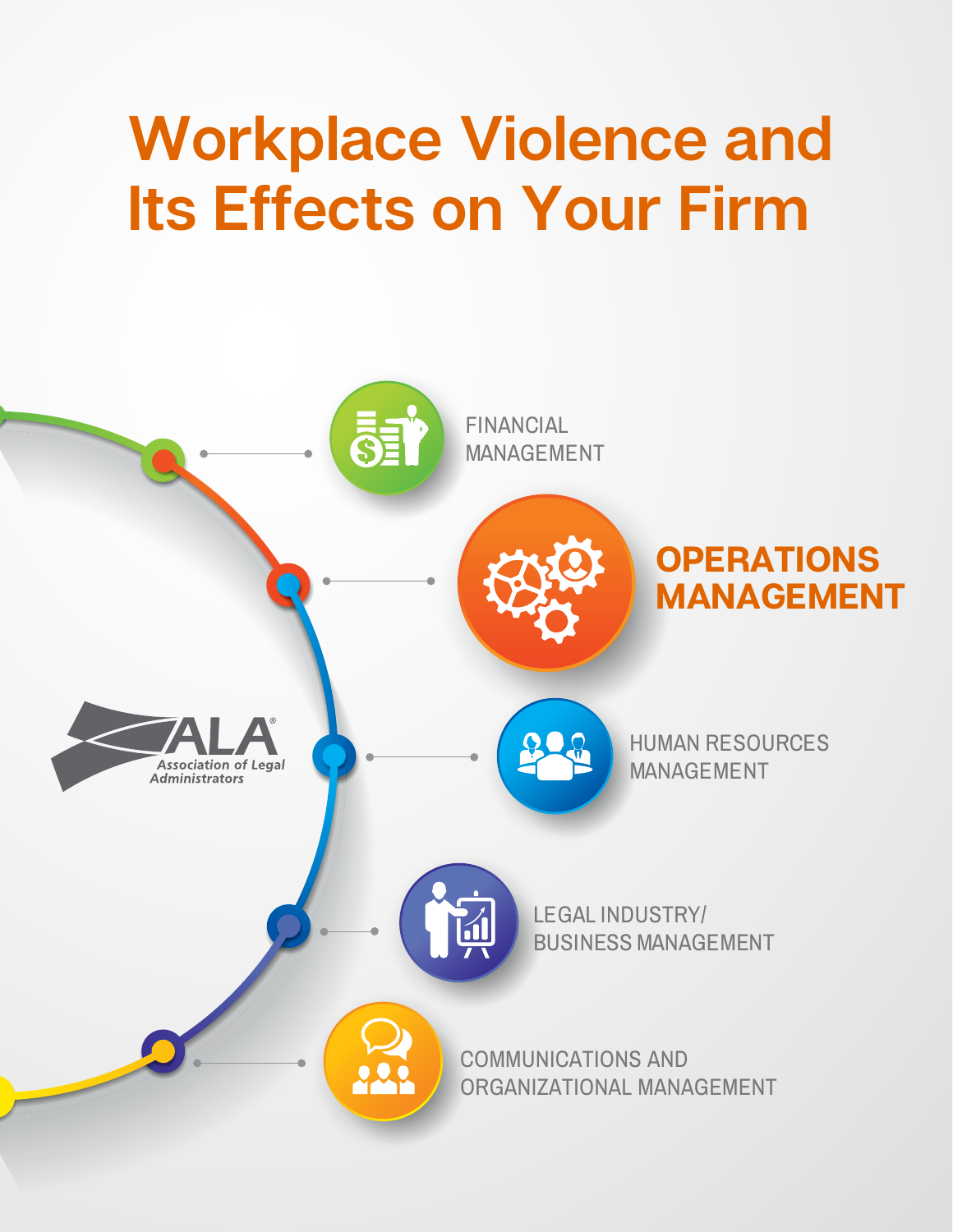

**Workplace Violence and Its Effects on Your Firm: The Need for Change and the Steps to Prevention**





By **Kathryn N. Scourby,** CBCP KNS Consulting, LLC

## **INTRODUCTION**

Could workplace violence happen in your firm? You think such an incident could never happen. After all, you've done all the right things in the hiring process, conducting a thorough vetting of the lawyers and staff with detailed interviews and background checks. Unfortunately, the statistics show otherwise: workplace violence is increasing and active intruder/shooter incidents seem to happen nearly every day.

To stem the tide of these events, at least in the United States, many experts advocate for stricter gun control, for greater awareness of mental health issues and improved access to resources, or for policies that combine those two angles. Whatever side of this debate you fall on, it is clear that a cultural shift also needs to occur. Business leaders — and specifically for this discussion, leaders of law firms — need to become well-versed in the types of workplace violence that exist, as well as the preventive measures that can be taken to mitigate the chance of a workplace violence incident taking place.

Above and beyond the preventive measures described herein, there needs to be a proactive shift in awareness for all lawyers and staff to embrace a culture of caring — one where it is OK to be mindful and concerned about the well-being of coworkers. Employees must feel comfortable reporting concerns or signs of any potential workplace violence to the appropriate leaders in the firm.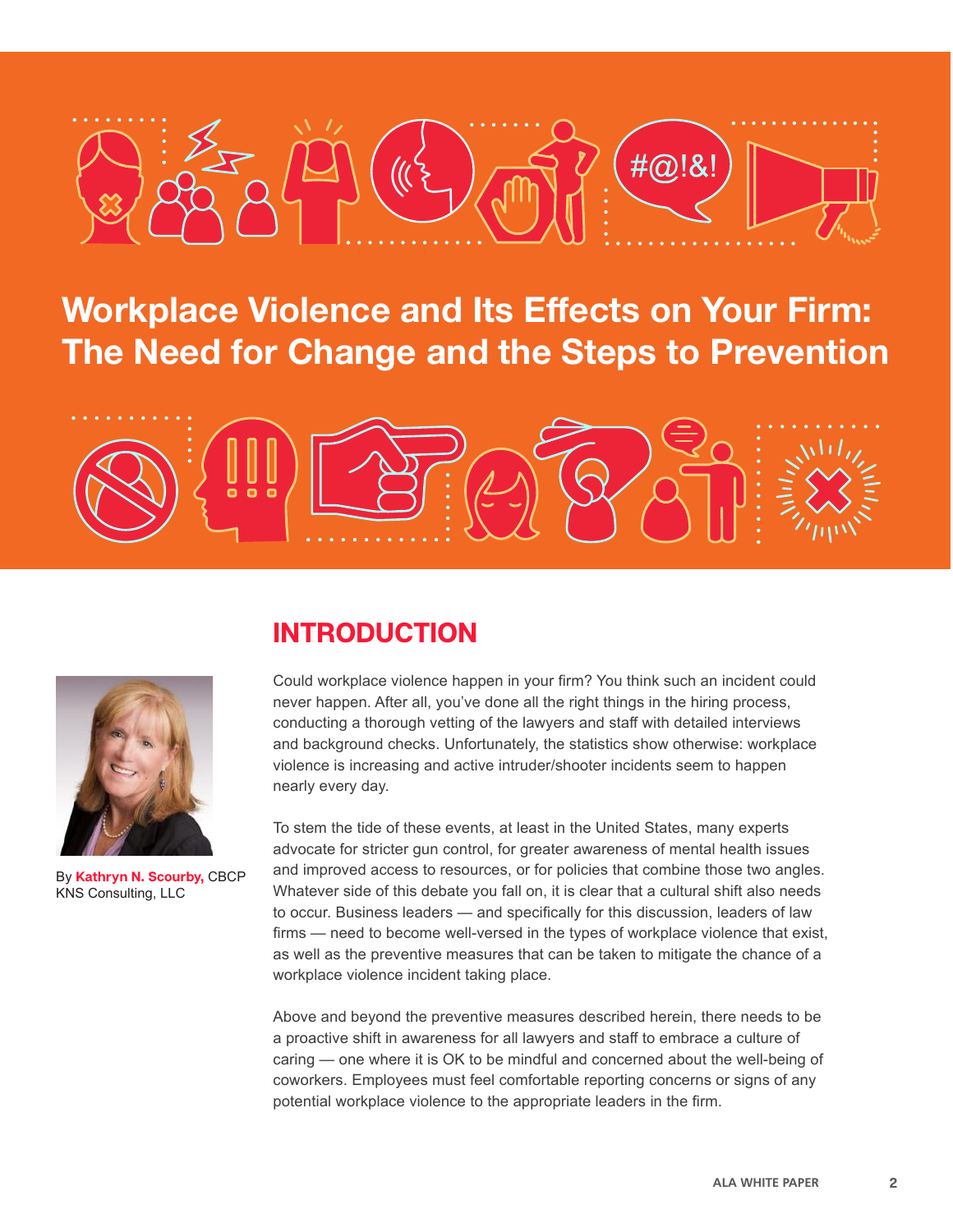# **BACKGROUND**

# **Statistics**

Each year, an average of nearly 2 million U.S. workers report having been a victim of violence at work, according to the Occupational Safety and Health Administration (OSHA). Furthermore, the U.S. Bureau of Labor Statistics puts the number of annual workplace homicides at more than 500 per year since 2016. The FBI has stated that workplace violence in which someone is killed is the fastest growing type of homicide in the United States. Although not all active shooter incidents involve workplace shootings, in 2018 there were 27 active shooter incidents in 16 states.

The following infographic about those incidents shows that 41 people were killed and 61 wounded in events that happened in a business environment:<sup>i</sup>

### **WORKPLACE VIOLENCE PREVENTION**



To frame this discussion of workplace violence prevention, it is helpful to define exactly what constitutes an act of violence in the workplace. According to OSHA, workplace violence can be defined as:

**"[A]ny act or threat of physical violence, harassment, intimidation, or other threatening disruptive behavior that occurs at the work site. It ranges from threats and verbal abuse to physical assaults and even homicide. It can affect and involve employees, clients, customers and visitors." ii**

The interesting part of this definition is that workplace violence does not have to be a physical assault — it can also be a threat or perceived threat by an employee. Workplace violence may also include acts that results in damage to an organization's resources or capabilities.<sup>iii</sup>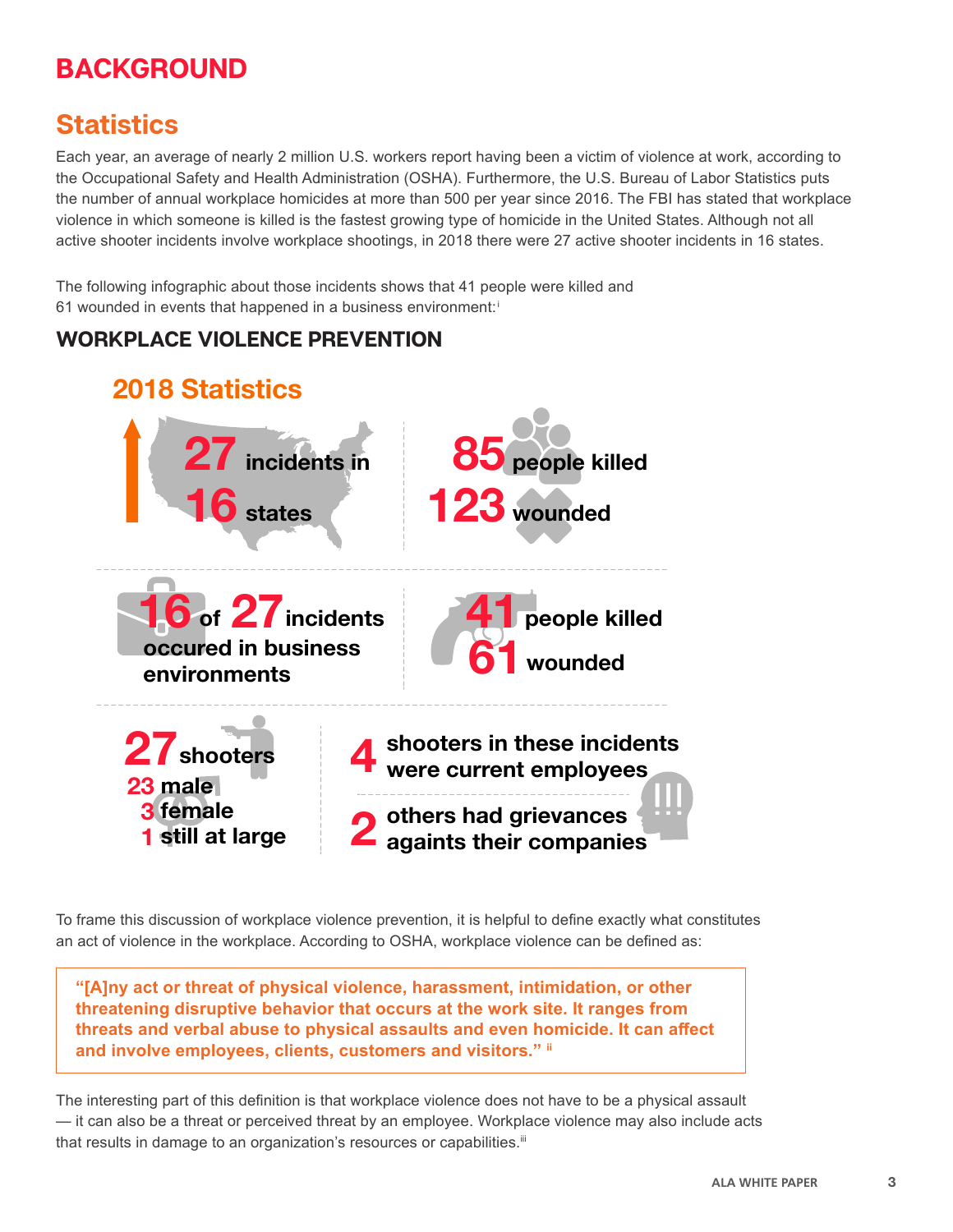There are four types of workplace violence:

- **Criminal Intent:** Violent acts by criminals who have no real connection to the firm.
- **2. Customer/Client:** Violence directed at employees by clients or anyone to whom the firm provides services.
- **3. Coworker:** Violence against coworkers, supervisors or managers by a current or former employee.
- **Personal Relationship:** Violence committed in the workplace by someone who has or had a personal relationship with an employee.<sup>iv</sup>

In looking at the documented history of current and former employees who have committed workplace violence, there are behavioral, cognitive and attitudinal red flags that can be seen in those who might be prone to such acts. These signs include:

- **•** History of violent behavior
- **•** Fascination with weapons
- **•** Someone who tends to be a loner
- **•** History of family or financial problems
- **•** Someone who has experienced stress in the workplace in dealing with layoffs or downsizing
- **•** History of substance abuse
- **•** Someone who holds a grudge and does not tolerate constructive feedback well
- **•** Someone who perceives they are being treated unfairly in the workplace

The Solutions section of this white paper includes policies and guidelines your firm should have in place to handle troubled and/or disruptive employees and clients.

## **Consequences Following a Workplace Violence Event**

If workplace violence has occurred at your firm — which this paper has established is sadly less than unthinkable — what are the next steps? How do you help your lawyers and staff recover from this trauma and crisis?

Following any type of workplace violence incident, trauma experienced by employees can certainly cost a firm or business in a variety of ways. Firms should ask themselves the following to determine the possible human consequences of a crisis or disaster:

- Did the employees witness or experience a sudden, stressful or unusual event in the workplace?
- Were any of the employees in danger during this situation? Did anyone get hurt? Did they believe they might be in danger?
- **X** Did anyone in the firm die? Did anyone die either accidentally or by suicide?
- Did law enforcement or first responders have to respond to the workplace?
- Has the event been called a "crisis" or "disaster"?
- $\mathbf{v}$ Has there been media coverage of the event? Y

It is well-documented that, following a crisis event, employees who had never before missed a day of work may call in sick regularly and that productivity and overall morale may sink to an all-time low. Employees may be anxious and fearful and no longer feel safe and secure at their office. If such a crisis event was witnessed by employees, it can produce larger-scale reactions, including loss of control, flashbacks, nightmares, sleep disruptions and emotional numbness. Reactions such as these can manifest cognitively in the workplace as memory problems, inability to concentrate and difficulties in accomplishing tasks and solving problems.

Other documented statistics include:

- **•** Up to 50% decrease in productivity in the 6-18 weeks following a workplace violence incident.
- **•** Employee turnover can escalate to 20%-40%.
- **•** The cumulative cost of a single workplace homicide averages between \$250,000 and \$1 million.
- **•** Because of workplace violence, 500,000 employees miss 1.8 million days of work annually.
- **•** The average out-of-court settlement for a workplace violence-related lawsuit is nearly \$500,000.
- **•** The cost of negligence lawsuit has increased from \$800,000 per case in 1995 to nearly \$2 million now.vi

If disruptions in the workplace are not addressed, they can seriously impair a firm's ability to deliver services and meet client needs. Plus, it can ultimately affect the firm's reputation and profitability.

It's important to have plans in place for dealing with trauma issues. Many firms have employee assistance programs (EAPs) to provide skilled and confidential support to lawyers and staff as they deal with their varying levels of trauma and stress response. Beyond these programs, ongoing internal communications in the months following an event and targeted HR resources are critical to the identification and mitigation of long-term effects of a traumatic experience.

These measures can be part of an overall business continuity plan, which can help ensure your firm experiences the least amount of interruptions and recovery-related expenses possible. A documented plan will provide instructions for assessing and restoring damage, crisis communications, logistics and more.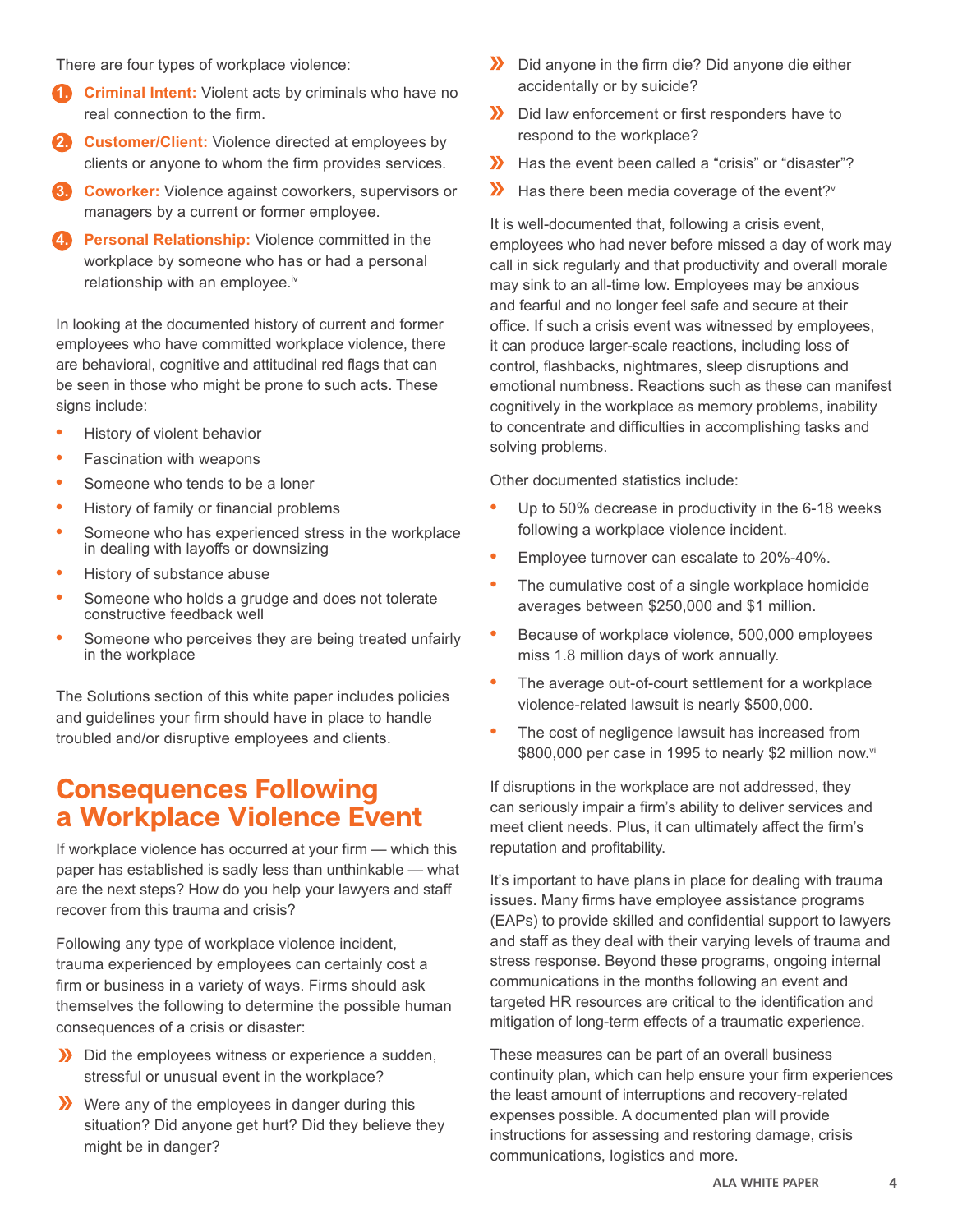#### **DRAFTING EFFECTIVE WRITTEN BUSINESS CONTINUITY PLANS CHECKLIST 2019 DRAFTING EFFECTIVE WRITTEN BUSINESS CONTINUITY PLANS CHECKLIST 2019**



| <b>Incident Management Plan</b>                                            | Completed | <b>Needs Work</b> | <b>Notes</b> | $\sim$ |
|----------------------------------------------------------------------------|-----------|-------------------|--------------|--------|
| Life Safety Procedures                                                     |           |                   |              |        |
| Key Contacts (responsible for managing incident)                           |           |                   |              |        |
| Emergency Operations Center information (if necessary)                     |           |                   |              |        |
| Specific Documents and Data (resource needs assessment)                    |           |                   |              |        |
| Damage Assessment Information                                              |           |                   |              |        |
| Restoration and Salvage Information                                        |           |                   |              |        |
| <b>Insurance Considerations</b>                                            |           |                   |              |        |
| <b>Crisis Communications Plan</b>                                          | Completed | <b>Needs Work</b> | <b>Notes</b> |        |
| Identify Crisis Management Team                                            |           |                   |              |        |
| Moving from Crisis to Business Continuity Procedures                       |           |                   |              |        |
| <b>Building/Landlord Communication Procedures</b>                          |           |                   |              |        |
| Firm Crisis Notification System Procedures                                 |           |                   |              |        |
| Identify Crisis Communications Team (PR and Media)                         |           |                   |              |        |
| <b>Recovery Site Plan</b>                                                  | Completed | <b>Needs Work</b> | <b>Notes</b> |        |
| Alerting Procedures for Move to Alternate Location                         |           |                   |              |        |
| Declaration of Move to Alternate Location Procedures                       |           |                   |              |        |
| Administration of Move to Alternate Location                               |           |                   |              |        |
| Logistics of Move to Alternate Location                                    |           |                   |              |        |
| <b>Operational Recovery Plan</b>                                           | Completed | <b>Needs Work</b> | <b>Notes</b> |        |
| Procurement of Vital Records and Data (external contacts<br>and suppliers) |           |                   |              |        |
| <b>Business Impact Assessment Information (BIAs)</b>                       |           |                   |              |        |
| Prioritization Structure for Critical Business Functions                   |           |                   |              |        |
| <b>Information Technology (IT) Recovery Plan</b>                           | Completed | <b>Needs Work</b> | <b>Notes</b> |        |
| Determine IT Recovery Teams                                                |           |                   |              |        |
| Procedures for All Data Resources (hardware, software, etc.)               |           |                   |              |        |
| Data Redundancy Procedures                                                 |           |                   |              |        |
| Procedures for Redirecting Phones                                          |           |                   |              |        |
| Procedures for Cybersecurity Breach Declaration                            |           |                   |              |        |
| <b>Appendices</b>                                                          | Completed | <b>Needs Work</b> | <b>Notes</b> |        |
| Firm Organizational Charts                                                 |           |                   |              |        |
| Contact Information for All Personnel and External<br>Suppliers            |           |                   |              |        |
| <b>Business Impact Assessments</b>                                         |           |                   |              |        |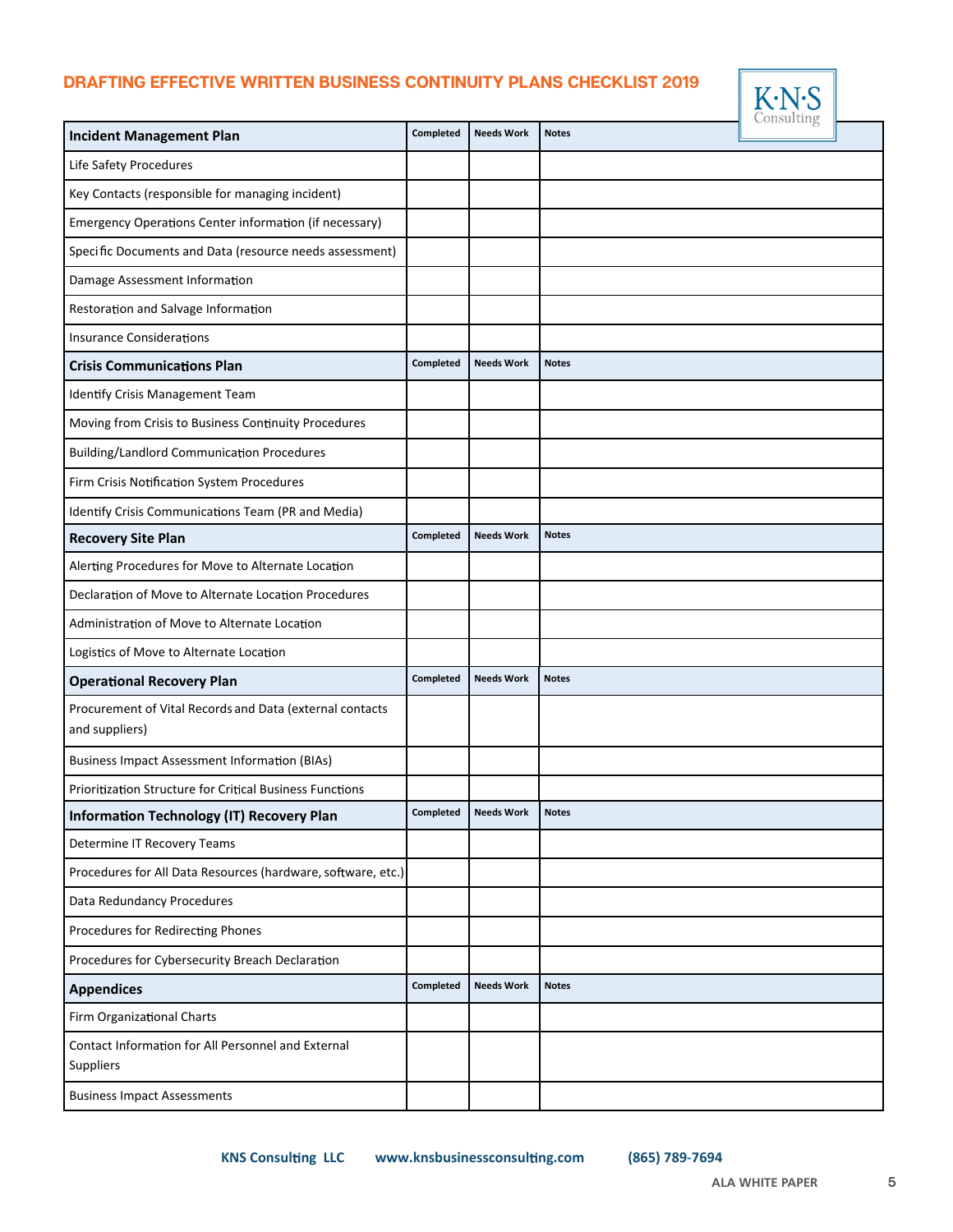# **SOLUTIONS**

## **Mitigating the Effects of Traumatic Events**

The time it may take to return to a place of normalcy will vary for each individual in the workplace affected by a traumatic event. It depends on the degree of loss and the ability of that individual to cope with this specific event and others they might have already experienced.

For firm leaders, some practical steps may include:



Agree to be more flexible with employees. Work around or rearrange deadlines if possible, or ask other employees who are handling the traumatic situation better to take over some responsibilities.



Lighten up on any restrictive office rules, such as strict hours, the dress code or any prohibition on personal phone calls. Allow employees more time to deal with personal family matters.



Encourage employees to talk about their fears in an open setting among others or in a closed setting with a crisis counselor. Everyone affected by the trauma will handle this decision differently. Remind everyone about your EAP and other available community resource programs.



If you are not used to holding many meetings, change that culture and create situations where employees can come together in team or group settings so that they can bond and feel part of a more close-knit work community.



Be hypervigilant and aware of employees who are showing signs that they might need more professional help. If you notice an employee showing signs of mood swings, isolation, tearfulness, anger, depression or even suicide ideation, do not ignore them. Arrange to spend more time just talking to this individual and encourage them to be proactive in their own health and well-being.



Encourage everyone to come together in a group effort to assist the families of anyone who may have been affected by the trauma in your office. This gives those who experienced the trauma a purpose or drive to return to some sort of normalcy.

## **Confronting Workplace Violence: Preventive Steps and a Cultural Shift**

Parkland, Las Vegas, Pittsburgh, Thousand Oaks, Virginia Beach — these are sites of significant active shooter events in the last few years. More recently, the United States faced another set of tragedies with the mass shootings in El Paso, Texas; Dayton, Ohio; and Midland and Odessa, Texas. These incidents have left Americans feeling uneasy and in need of a response that would prepare them in the event such a tragedy strikes their workplace.

It's important that your firm is prepared for the threat of workplace violence or an actual incident. As a start, honestly answer the following questions:

- Does your firm have a training program in place with a written violence prevention policy that includes information about the importance of a healthy and safe workplace as well as bullying and abusive conduct prevention?
- If so, does the policy include procedures for reporting workplace violence concerns and annual, mandatory training for lawyers and staff?
- **X** Does the policy make it clear that it encourages lawyers and staff to bring concerns to the appropriate individuals (human resources, firm management, general counsel) and emphasizes there will be no reprisals to anyone who brings forth a concern?
- Do your lawyers and staff know the protocol and how to react (run, hide, fight) should an assailant enter your workplace?
- Does firm management have a clear understanding of how local police and building management would respond to an active threat situation?
- Has your firm created a threat analysis team that is responsible for reviewing any complaints or potential concerns that have been brought forward?

The protection of lawyers, staff, clients and anyone who enters the door of a law firm is paramount. Documented procedures and practical training — including real-time tabletop scenarios and plan testing — are key to establishing and maintaining the level of preparedness necessary to mitigate personal injury and possible loss of life. Leaders of law firms need to be thoughtful and vigilant about the best practices and policies that fit their law firm and its specific culture.